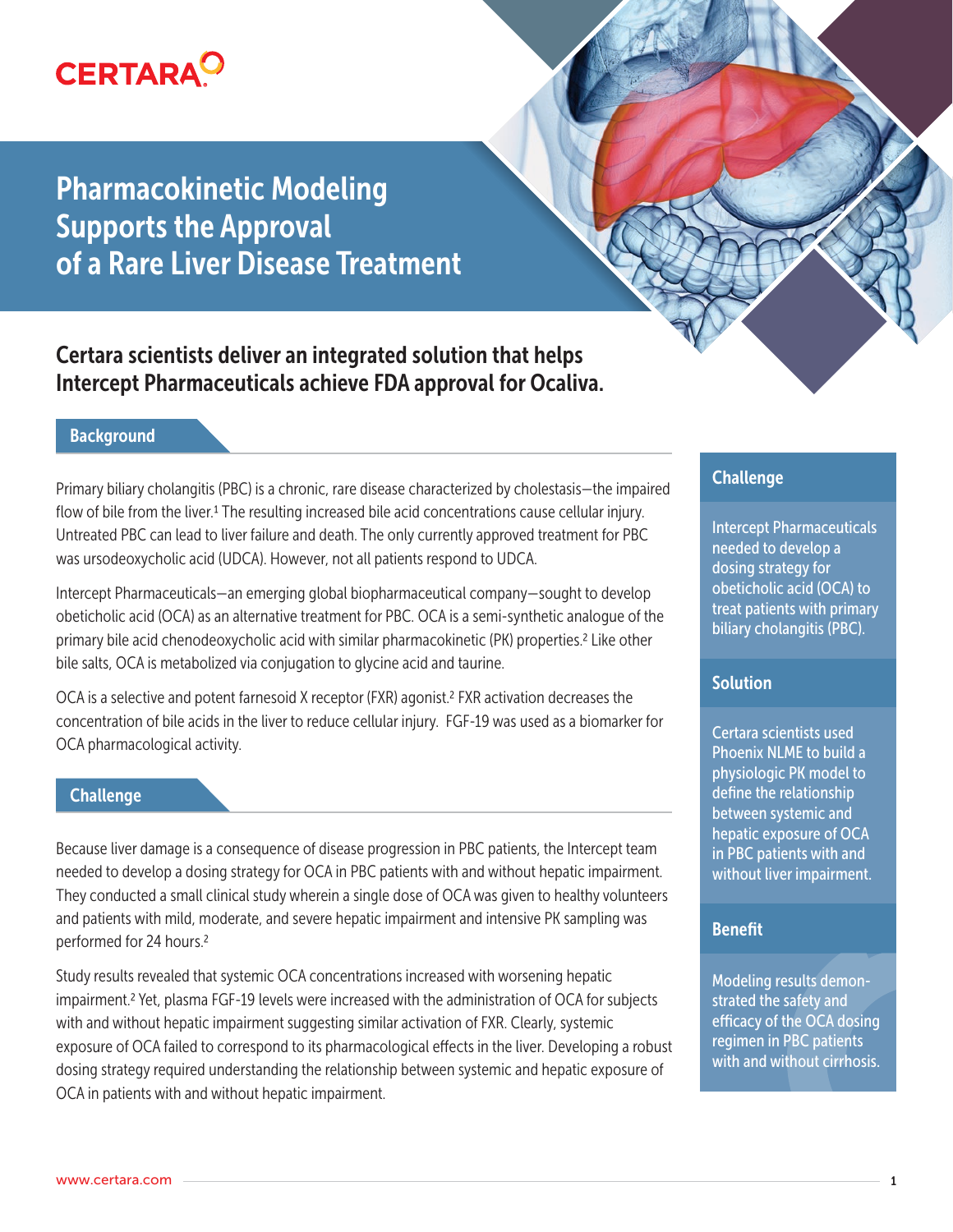## **Solution**

Certara consulting scientists used their population PK/PD modeling software, Phoenix NLME, to perform mechanistic modeling and simulations.<sup>1,2</sup> That model was based on a previously reported model for chenodeoxycholic acid.3 The model for OCA was calibrated using the plasma concentration-time profiles of OCA, glyco-OCA and tauro-OCA in healthy volunteers who received a single dose of OCA. Then, the model was recalibrated for patients with hepatic impairment taking a single dose of OCA. Hepatic impairment involves the following mechanisms which were incorporated into the model: decreased hepatic update of OCA and its metabolites, portal systemic shunting, decreased functional liver volume, and increased taurine conjugation.

### Benefit

The physiologic PK model was validated when its predicted OCA-plasma exposures were found to be comparable to observed exposures in healthy volunteers and patients with hepatic impairment.<sup>2</sup> Both the model and clinical data showed a significant increase in systemic exposure of OCA in patients with hepatic impairment. Yet, liver exposure of OCA was predicted to only increase modestly in patients with mild, moderate, and severe hepatic impairment compared to healthy volunteers. The modeling results and clinical trial data supported the safety and efficacy of the OCA dosing strategy. Dosing reductions were only required for PBC patients with moderate and severe hepatic impairment.<sup>1,4</sup>

#### Impact

In May 2016, the FDA approved Ocaliva (obeticholic acid) for the treatment of PBC in combination with UDCA in adults who show inadequate response to UDCA alone or as a single therapy in adults who cannot tolerate UDCA.<sup>5</sup> It is the first new drug for PBC in almost 20 years.

Because of Ocaliva's potential to address an unmet medical need, the FDA granted it fast track designation.5 Ocaliva also received orphan drug designation which entitles its sponsor to tax credits, user fee waivers, and market exclusivity rights. The case of Ocaliva demonstrates how sponsors can accelerate their drug approvals through pharmacometric modeling.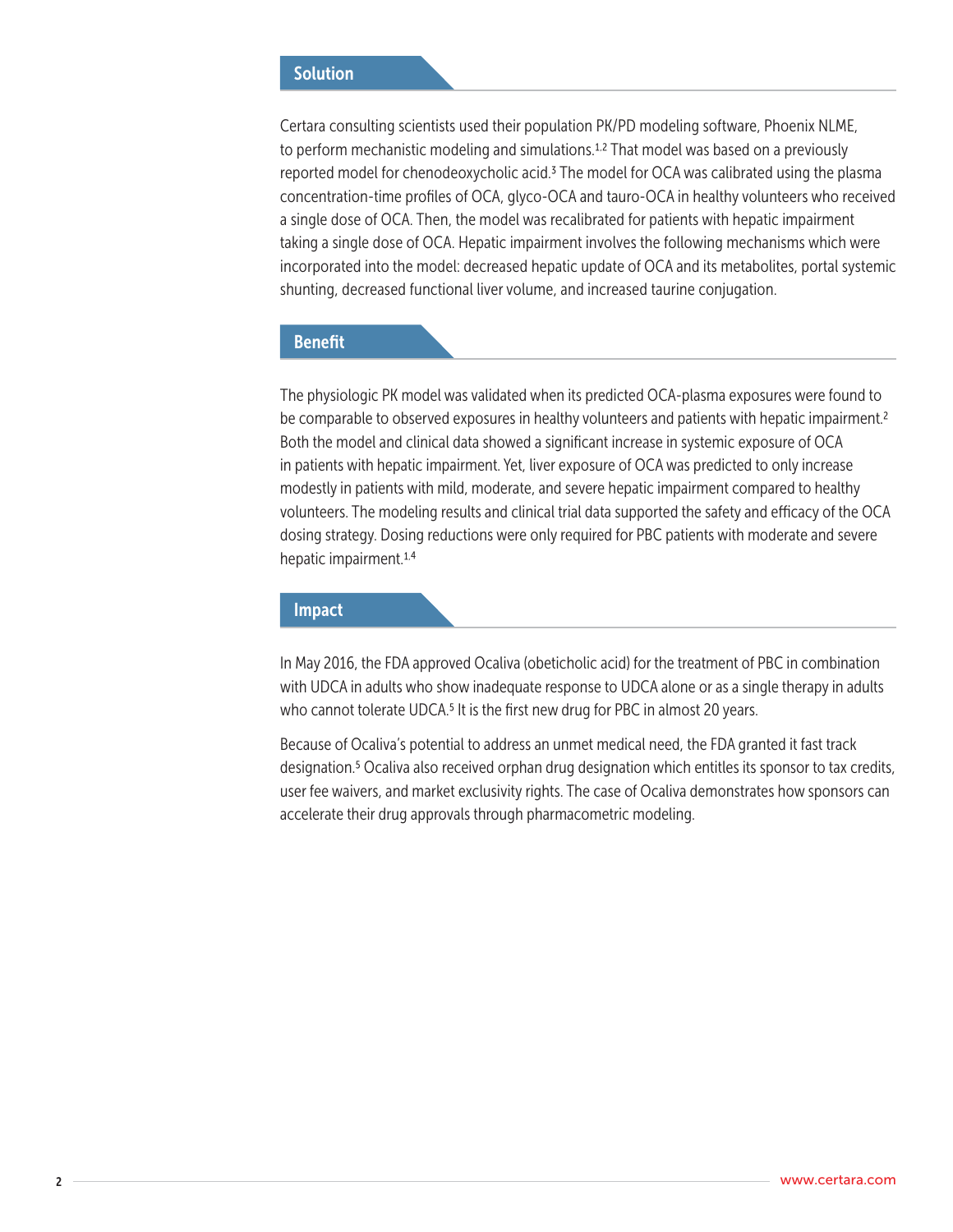### Plasma OCA Concentrations are a Poor Surrogate for Liver OCA Concentrations



#### **References**

1. U.S. Food and Drug Administration. Clinical Pharmacology Review – Ocaliva. http://www.accessdata.fda.gov/drugsatfda \_docs/nda/2016/207999Orig1s000ClinPharmR.pdf

2. Edwards J, LaCerte C, Peyret T, Gosselin NH, Marier JF, Hofmann AF, and Shapiro D. Understanding the Relationship between Systemic and Hepatic Exposure of Obeticholic Acid for the Treatment of Liver Disease in Patients with Cirrhosis. Presented at the American Association for the Study of Liver Diseases Liver Meeting. November 13-17, 2015, San Francisco, CA.

3. Molino G, Hofmann AF, Cravetto C, Belforte G, Bona B. Simulation of the metabolism and enterohepatic circulation

of endogenous chenodeoxycholic acid in man using a physiological pharmacokinetic model. *Eur J Clin Invest.* 1986;16(5):397-414.

4. U.S. Food and Drug Administration. Full Prescribing Information – Ocaliva http://www.accessdata.fda.gov/ drugsatfda\_docs/label/2016/207999s000lbl.pdf

5. U.S. Food and Drug Administration. FDA News Release: FDA approves Ocaliva for rare, chronic liver disease. 31 May 2016. http://www.fda.gov/NewsEvents/Newsroom/ PressAnnouncements/ucm503964.htm